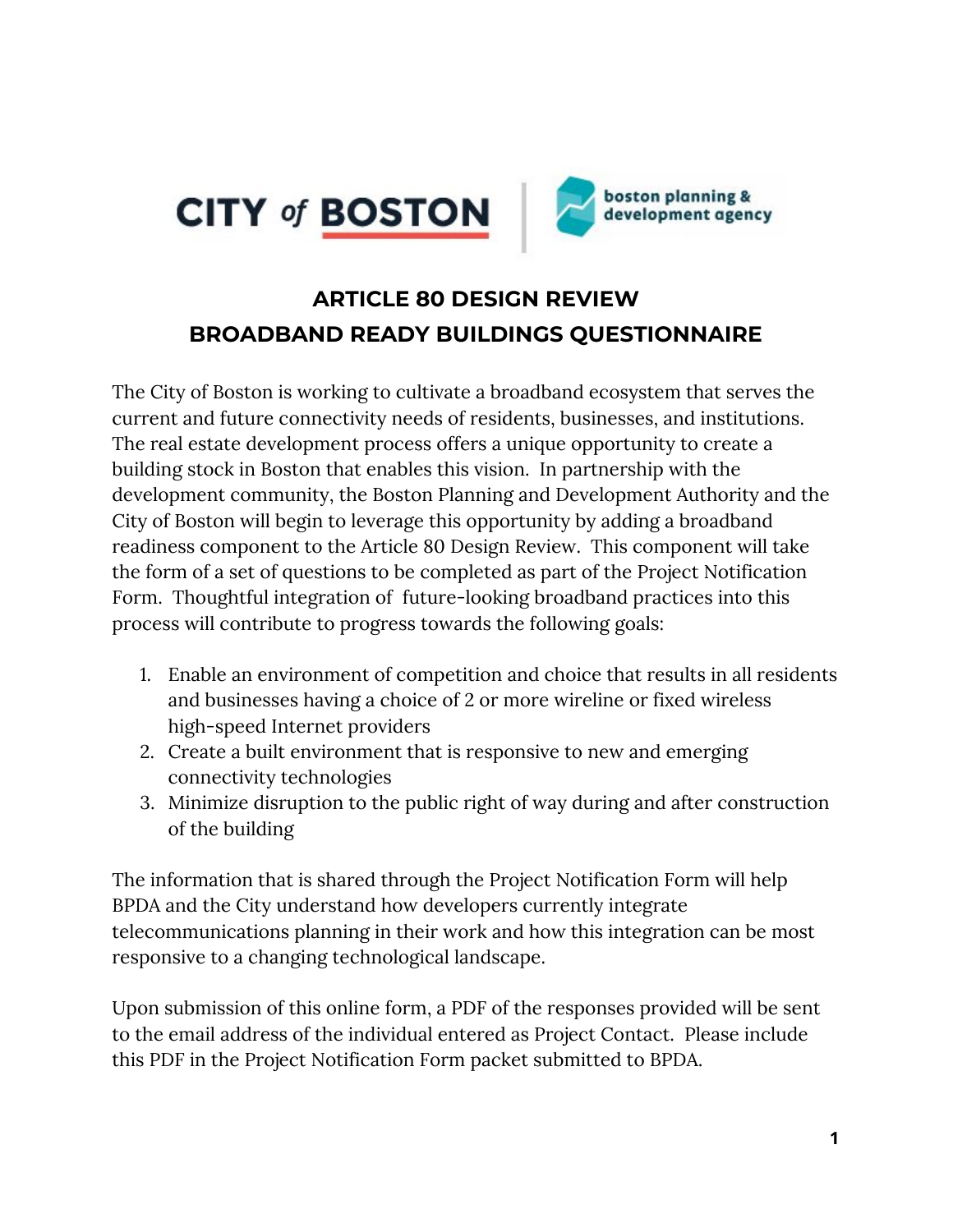### **SECTION 1: GENERAL QUESTIONS**

Project Information

- Project Name:
- Project Address Primary:
- Project Address Additional:
- Project Contact (name / Title / Company / email / phone):
- Expected completion date

### Team Description

- Owner / Developer
- Architect
- Engineer (building systems):
- Permitting:
- Construction Management

### **SECTION 2: RIGHT OF WAY TO BUILDING**

### *Point of Entry Planning*

Point of entry planning has important implications for the ease with which your building's telecommunications services can be installed, maintained, and expanded over time.

#1: Please provide the following information for your building's point of entry planning (conduits from building to street for telecommunications). Please enter 'unknown' if these decisions have not yet been made or you are presently unsure.

- Number of Points of Entry
- Locations of Points of Entry
- Quantity and size of conduits
- Location where conduits connect (e.g. building-owned manhole, carrier-specific manhole or stubbed at property line)
- Other information/comments

#2: Do you plan to conduct a utility site assessment to identify where cabling is located within the street? This information can be helpful in determining the locations of POEs and telco rooms. Please enter 'unknown' if these decisions have not yet been made or you are presently unsure.

- Yes
- $\bullet$  No
- Unknown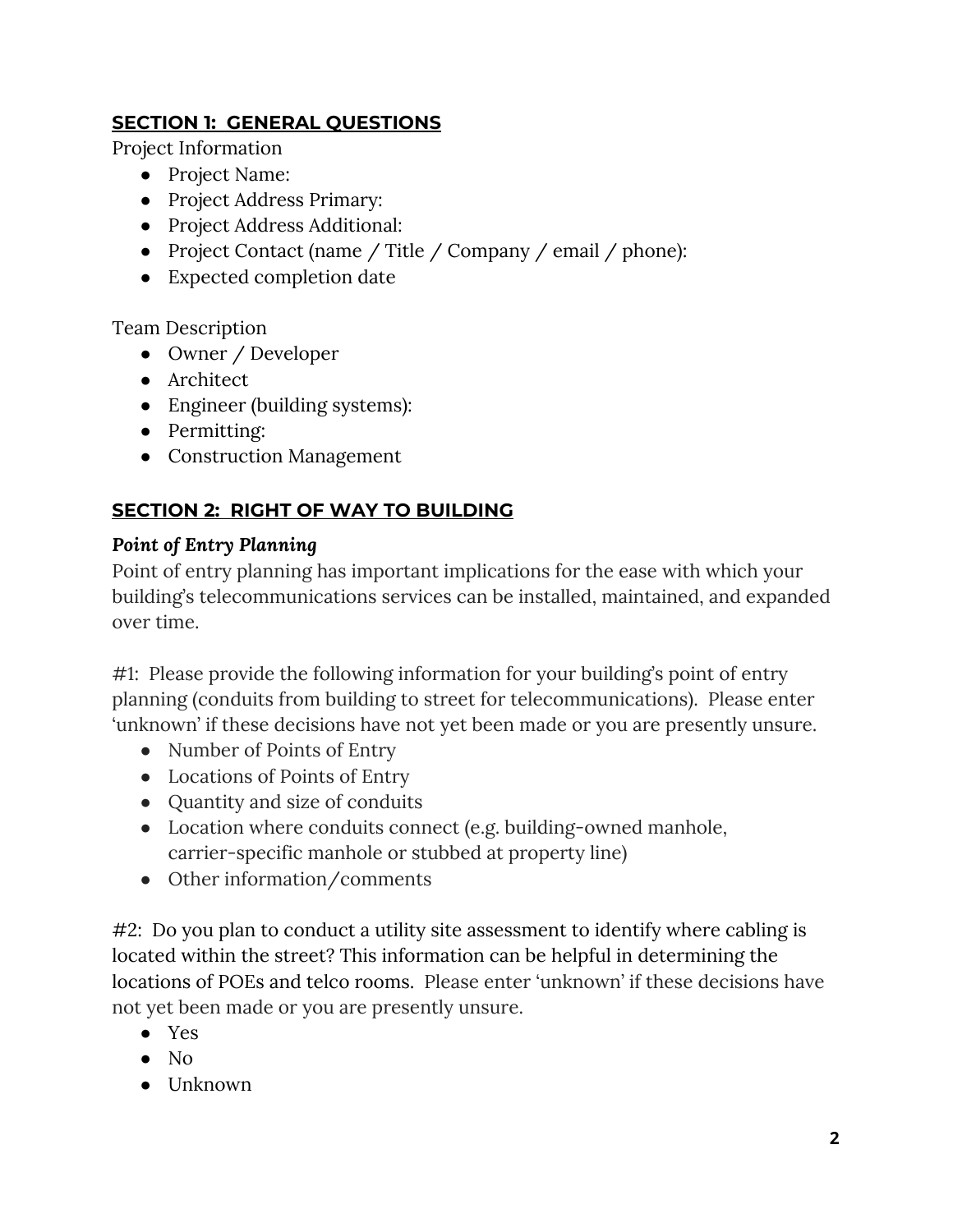### **SECTION 3: INSIDE OF THE BUILDING**

### *Riser Planning*

Riser capacity can enable multiple telecom providers to serve tenants in your building.

#3: Please provide the following information about the riser plans throughout the building. Please enter 'unknown' if these decisions have not yet been made or you are presently unsure.

- Number of risers
- Distance between risers (if more than one)
- Dimensions of riser closets
- Riser or conduit will reach to top floor
- Number and size of conduits or sleeves within each riser
- Proximity to other utilities (e.g. electrical, heating)
- Other information/comments

### *Telecom Room*

A well designed telecom room with appropriate security and resiliency measures can be an enabler of tenant choice and reduce the risk of service disruption and costly damage to telecom equipment.

#4: Please provide the following information about the telecom room plans. Please enter 'unknown' if these decisions have not yet been made or you are presently unsure.

- What is the size of the telecom room?
- Describe the electrical capacity of the telecom room (i.e.  $#$  and size of electrical circuits)
- Will the telecom room be located in an area of the building containing one or more load bearing walls?
- Will the telecom room be climate controlled?
	- Yes
	- No
	- Unknown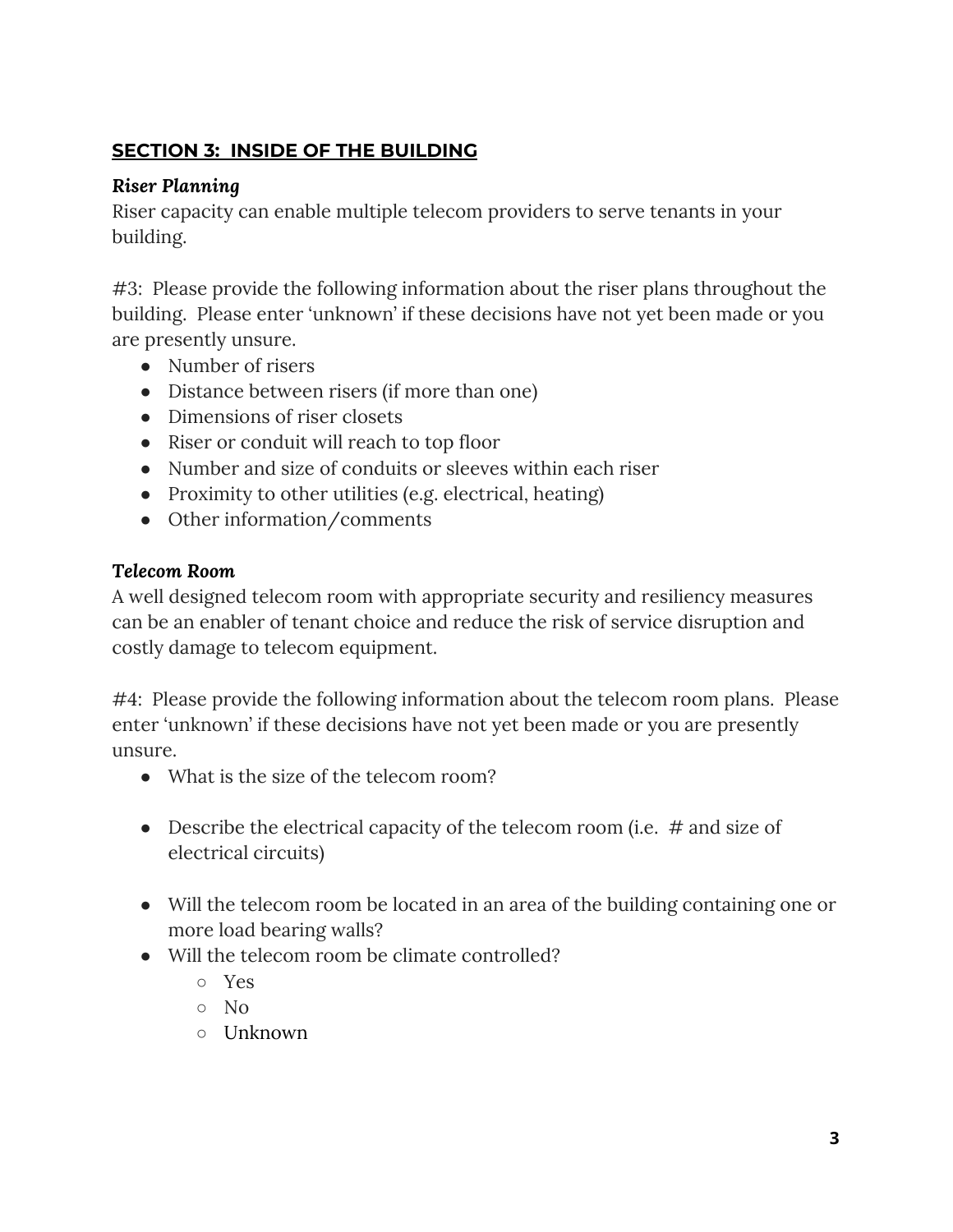- If the building is within a flood-prone geographic area, will the telecom equipment will be located above the floodplain?
	- Yes
	- No
	- Unknown
- Will the telecom room be located on a floor where water or other liquid storage is present?
	- Yes
	- $\circ$  No
	- Unknown
- Will the telecom room contain a flood drain?
	- Yes
	- No
	- Unknown
- Will the telecom room be single use (telecom only) or shared with other utilities?
	- Telecom only
	- Shared with other utilities
	- Unknown
- Other information/comments

# *Delivery of Service Within Building (Residential Only)*

Please enter 'unknown' if these decisions have not yet been made or you are presently unsure. Questions 5 through 8 are for residential development only.

#5: Will building/developer supply common inside wiring to all floors of the building?

- Yes
- No
- Unknown

#6: If so, what transmission medium (e.g. coax, fiber)? Please enter 'unknown' if these decisions have not yet been made or you are presently unsure.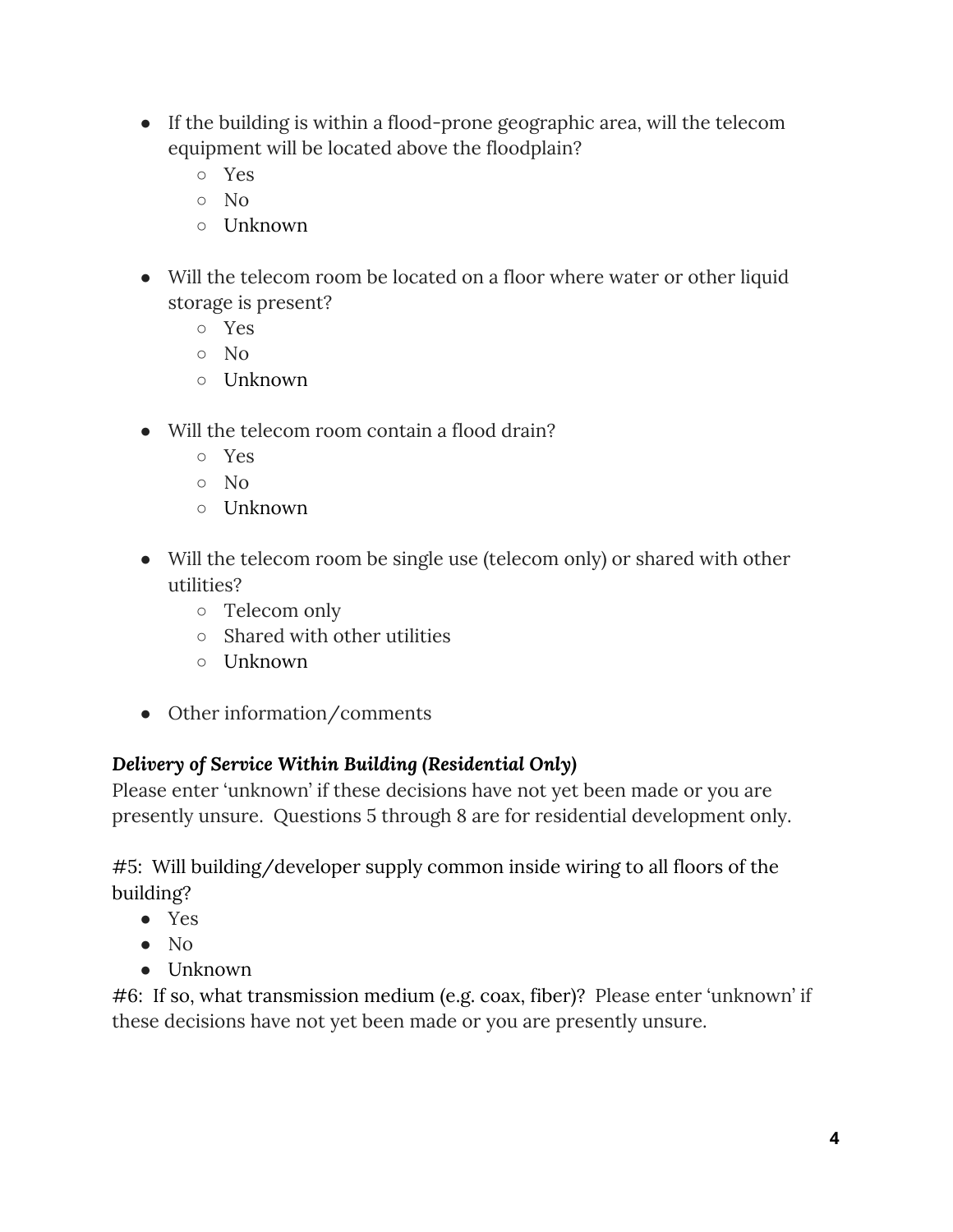#7: Is the building/developer providing wiring within each unit?

- Yes
- No
- Unknown

#8: If so, what transmission medium (e.g. coax, fiber)? Please enter 'unknown' if these decisions have not yet been made or you are presently unsure.

# **SECTION 4: ACCOMMODATION OF NEW AND EMERGING TECHNOLOGIES**

### *Cellular Reception*

The quality of cellular reception in your building can have major impacts on quality of life and business operations.

Please provide the following information on your plans to facilitate high quality cellular coverage in your building. Please enter 'unknown' if these decisions have not yet been made or you are presently unsure.

#9: Will the building conduct any RF benchmark testing to assess cellular coverage?

- Yes
- No
- Unknown

#10: Will the building allocate any floor space for future in-building wireless solutions (DAS/small cell/booster equipment)?

- Yes
- No
- Unknown

#11: Will the building be providing an in-building solution (DAS/ Small cell/ booster)?

- Yes
- No
- Unknown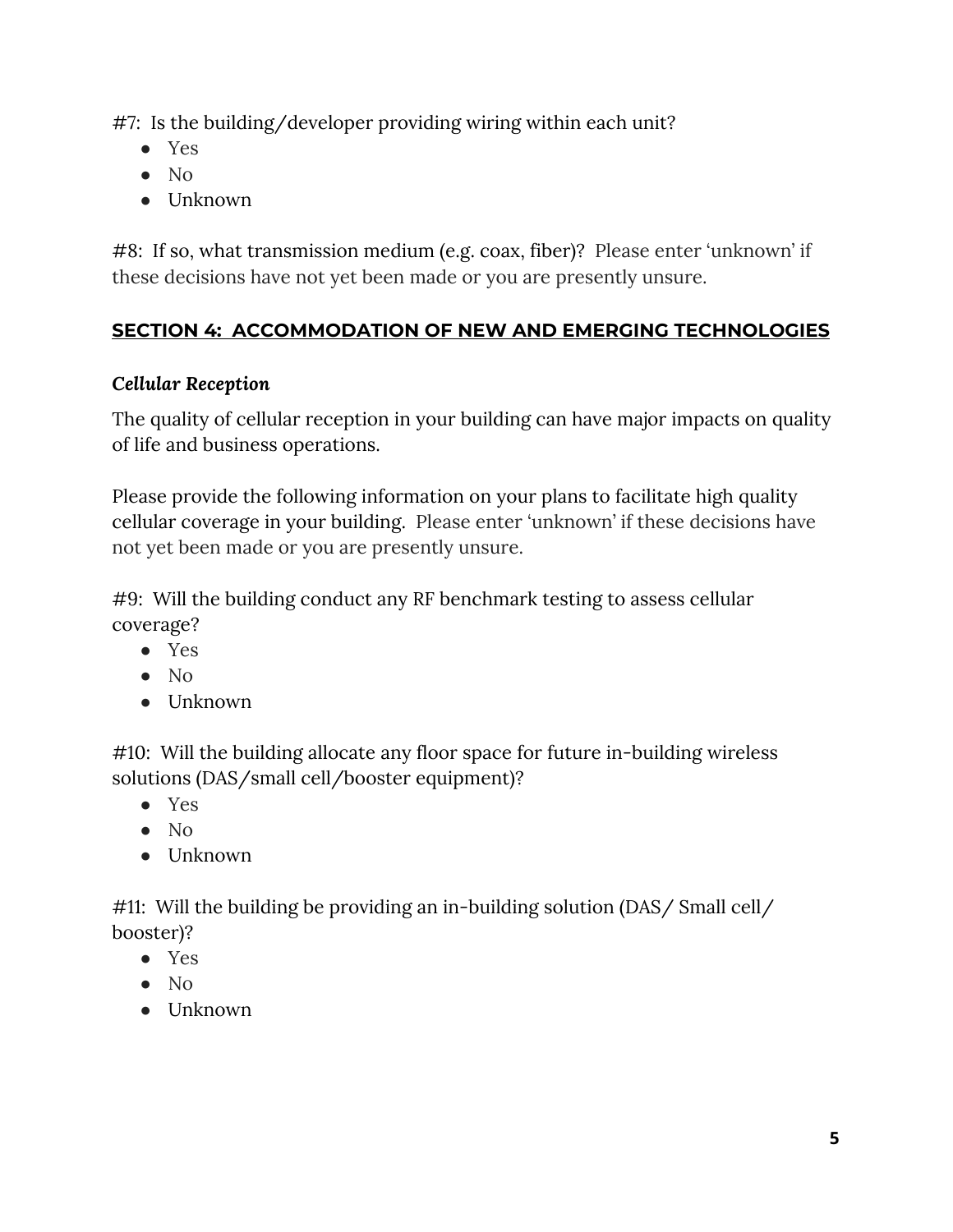#12: If so, are you partnering with a carrier, neutral host provider, or self-installing?

- Carrier
- Neutral host provider
- Self-installing

### *Rooftop Access*

Building rooftops are frequently used by telecommunications providers to install equipment critical to the provision of service to tenants.

Please provide the following information regarding your plans for roof access and usage. Please enter 'unknown' if these decisions have not yet been made or you are presently unsure.

#13: Will you allow cellular providers to place equipment on the roof?

- Yes
- No
- Unknown

#14: Will you allow broadband providers (fixed wireless) to install equipment on the roof?

- Yes
- No
- Unknown

# **SECTION 5: TELECOM PROVIDER OUTREACH**

# *Supporting Competition and Choice*

Having a choice of broadband providers is a value add for property owners looking to attract tenants and for tenants in Boston seeking fast, affordable, and reliable broadband service. In addition to enabling tenant choice in your building, early outreach to telecom providers can also reduce cost and disruption to the public right of way. The following questions focus on steps that property owners can take to ensure that multiple wireline or fixed wireless broadband providers can access your building and provide service to your tenants.